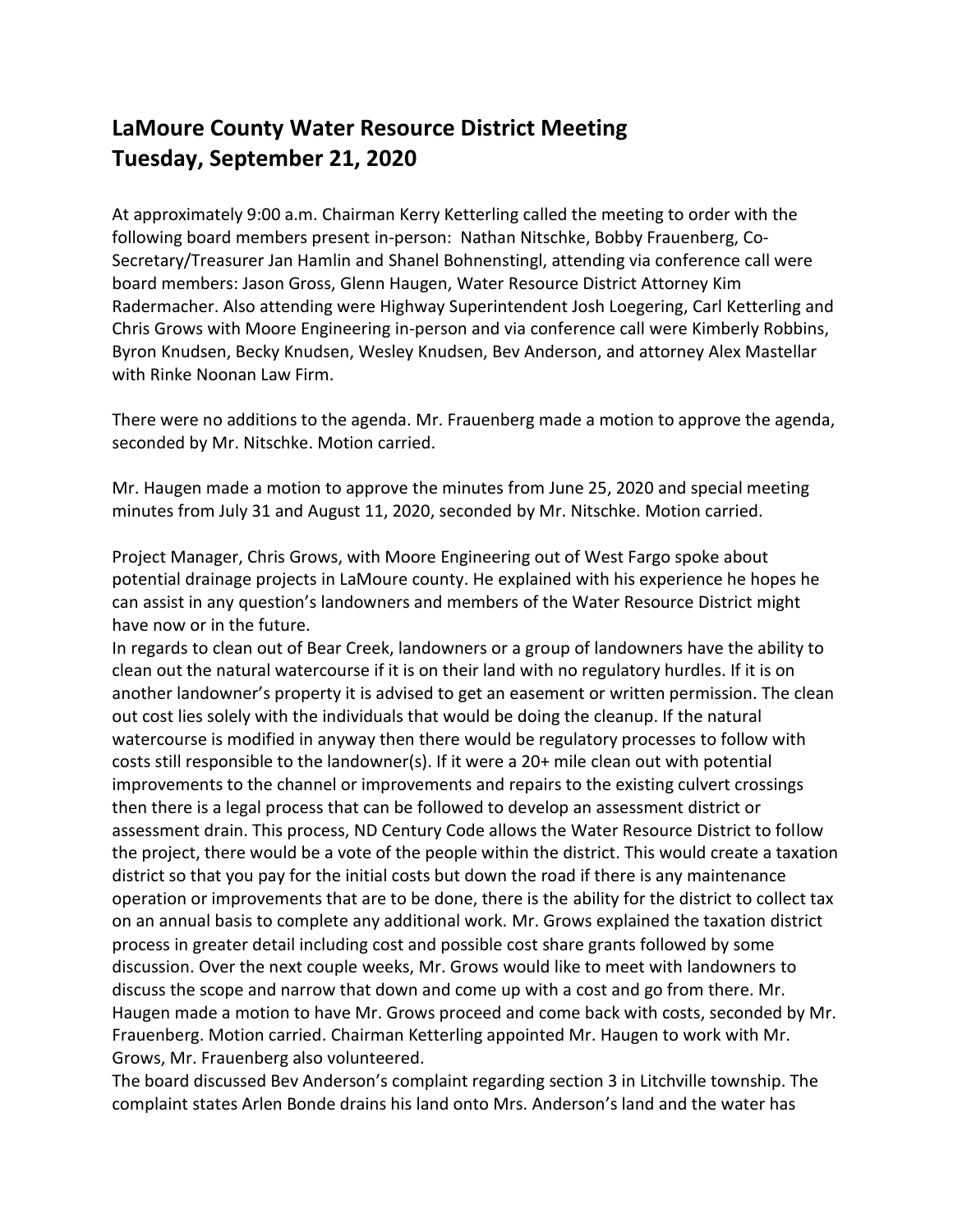nowhere to go and is negatively impacting trees, buildings and cement. The Water Resource District Attorney, Kim Radermacher, recommends a couple members of the board go out to the site to investigate as soon as possible so that the matter can be concluded. Chairman Ketterling stated he turned the issue over to Litchville township because the culverts are theirs. The township didn't know if the road was a legal road anymore and they were going to look into that. It was decided that after the crops are off a couple board members will investigate. Chairman Ketterling adjourned the meeting at 9:55 a.m. Mr. Haugen continued the meeting to review Kerry Ketterlings application for subsurface drain in section 27-163-61 south of Marion. Mr. Ketterling's attorney, Alex Mastellar with Rinke Noonan Law Firm stated that the project is going to be conducted by Ellingson Companies and they've conducted the technical analysis required by the permit application. The project will outlet in the NE corner of section 27-163- 61, then will flow along the public right away for approximately  $\frac{1}{4}$  mile and hits a watercourse that then drains into Bear Creek. Mr. Mastellar stated the analysis of the project is good and it shouldn't cause harm to any landowners downstream. Mr. Ketterling's son, Carl Ketterling, owns the property at the end of the project. Byron Knudsen stated that there is a big horseshoe shaped slue on the SW corner of section 23-163-61, when the water gets high there the bottom of the slue gets lost, cutting off some acres going up. He would like to alleviate some of the negative impact there. Mr. Knudsen suggested tiling that quarter at the same time as Ketterling's project. He suggested waiting another month so that both projects can be approved at the same time. Carl Ketterling stated he would like this project completed this fall and needs to get pipe and other materials ordered which cannot be ordered until the project is approved. Mr. Knudsen proposed the approve Mr. Ketterling's project with two conditions: 1.) the Knudsen's are allowed to dyke so that they are not negatively impacted by the slue that it runs into and 2.) the Knudsen's would be allowed to pattern tile their quarter in the SW ¼ of section 23. Without those two conditions the Knudsen's feel they would be negatively impacted by the project. It was suggested that the Knudsen's submit a permit for surface drain if in excess of 80 acres but if it is less than 80 acres no permit is required. Both Carl and Kerry Ketterling are in agreement with the two conditions Mr. Knudsen proposed. Mr. Frauenberg made a motion to approve the projected plan contingent on working with the Knudsen's on the dyke, seconded by Mr. Gross. Motion carried.

Mr. Haugen adjourned this part of the meeting at 10:20 a.m. Chairman Ketterling resumed the meeting at this time.

Jan Hamlin reported the current finances, the balance of the checkbook is \$36,040.66. There is one quarterly bill that needs to be paid, United States Treasury \$367.20. Mr. Nitschke made a motion to approve/pay bills, seconded by Mr. Frauenberg. Motion carried.

In other business, Twin Lakes has gone down 1 foot but haven't heard anything more. Boom Lake did not apply for a permanent drain and there is one month remaining on the emergency drain application.

The next regular meeting date is yet to be determined but will likely be in the first week of December.